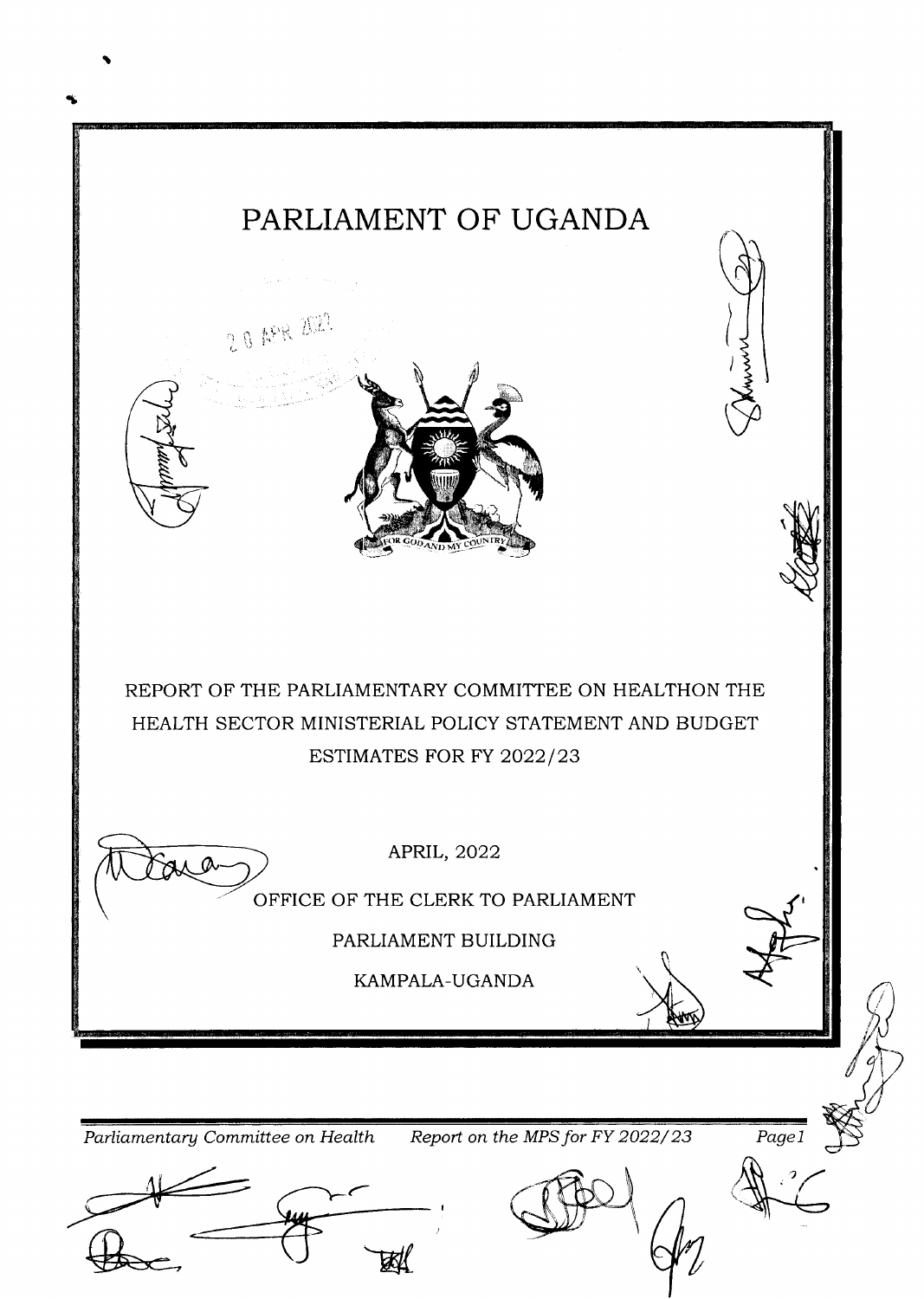1. INTRODUCTION

I

Rt. Hon. Speaker and Honourable Members,

On 10th March, 2022, the Ministerial Policy Statement (MPS) and Budget Estimates (MPS) for the Health Component of the Human Capital Development Program for FY  $2022/23$  was laid before the House and referred to the Parliamentary Committee on Health for consideration in accordance with Section 13 (13) and Rule 146.

Consequently, the Committee considered and reviewed the policy statement in accordance with Rules; 149 and 189 of the Rules of Procedure and now reports.

# 1.1 Scope of the Health Sector

The Health Sub programme is among the components of the Human Capital Development Programme Cluster whose purview extends to all health related matters in the country.

The Health Sub programme Ministerial Policy Statement and Budget Estimates covers the 29 Votes/Ministries, Departments and Agencies under listed:-

Vote 014 Ministry of Health, Vote 114 Uganda Cancer Institute (UCI), Vote 115 Uganda Heart Institute (UHI), Vote 116 National Medical Stores (NMS), Vote 127, Uganda Virus Research Institute Vote 134 Health Service Commission (HSC), Vote 151 Uganda Blood Transfusion Services, Vote 401 Mulago National Referral Hospital, Vote 4O2 Butabika National Referral Hospital, Vote 403 Arua Regional Referral Hospital, Vote 4O4 Fort Portal Regional Referral Hospital, Vote 405 Gulu Regional Referral Hospital, Vote 406 Hoima Regional Referral Hospital, Vote 4O7 Jinja Regional Referral Hospital, Vote 4O8 Kabale Regional Referral Hospital, Vote 409 Masaka Regional Referral Hospital, Vote 410 Mbale Regional Referral Hospital, Vote 411 Soroti Regional Referral Hospital, Vote 412 Lira Regional Referral Hospital, Vote 413 Mbarara Regional Referral Hospital, Vote 414 Mubende Regional Referral Hospital, Vote 415 Moroto Regional Referral Hospital, Vote 416 Naguru National Referral Hospital, Vote 417 Kiruddu National Referral Hospital, Vote 418 Kawempe National Referral Hospital, Vote 4I9 Entebbe Regional Referral Hospital, Vote 42O Mulago

Parliamentary Committee on Health Report on the MPS for FY 2022/23 Page2



**WHAT** 





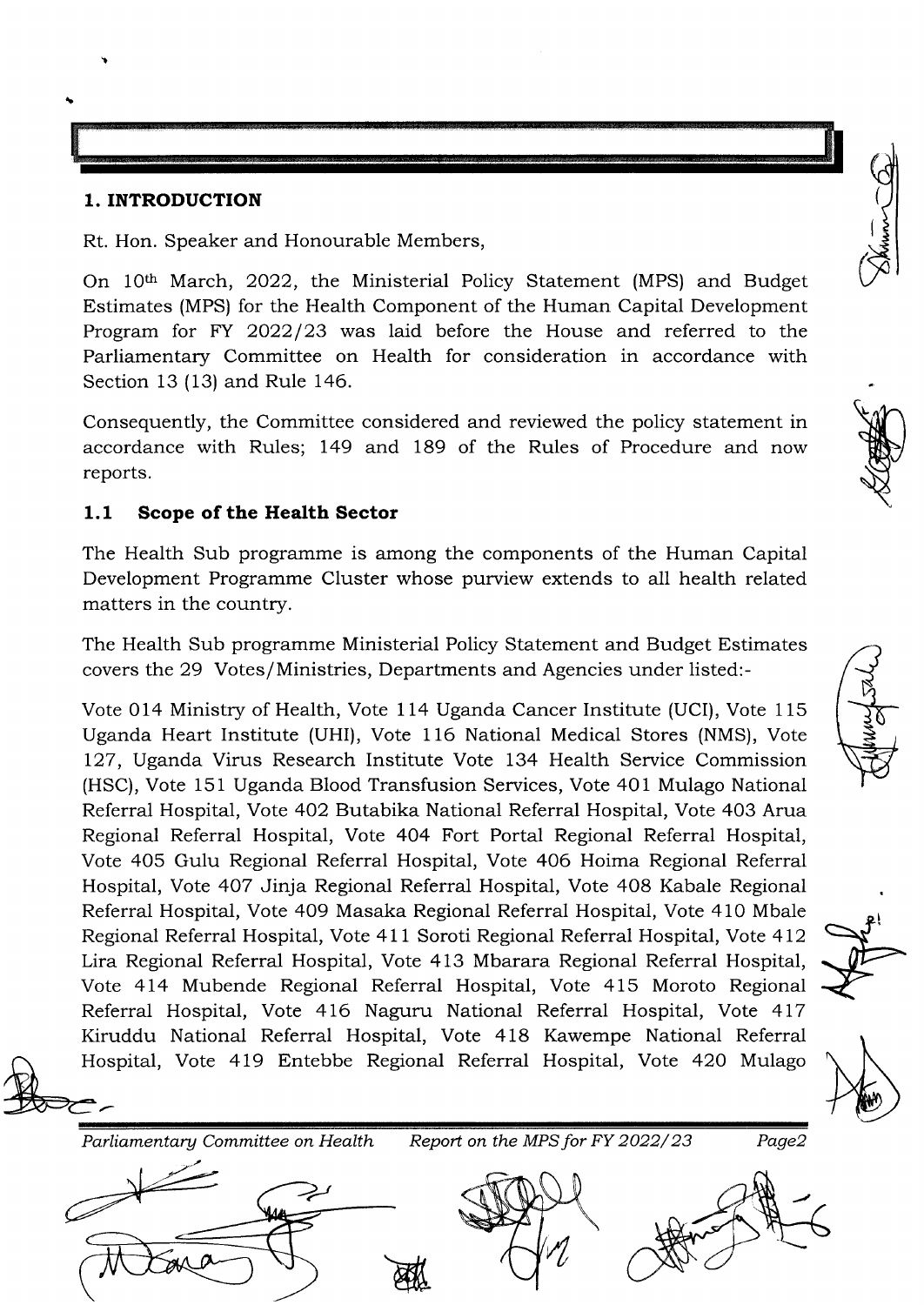Specialized Women and Neonatal Hospital,42l Kayunga Referral Hospital,422 Yumbe Referral Hospital, and Vote 600-900 Local Governments.

## 1.2 Methodology

### Meetings

The Committee held meetings with the entities listed above, apart from local governments.

### Document Review

The Committee reviewed and made reference to the following documents:

- Health Sub-programme Ministerial Policy Statement and Budget Estimates for FY  $2022/23$ ;
- National Development Plan III;
- The Programme Implementation Action Plan for the Human Capital Development Programme (HCDP)
- The report of the Budget Committee on the NBFP FY  $2022/23 2026/27$ and Annual Estimates FY 2022/23;
- The NBFP FY  $2022/23 2026/27$ ;
- The Health Committee Report on the Ministerial Budget Policy Statement FY 2021/22;
- The 2<sup>nd</sup> Budget Call Circular for preparation of BFP and Budget Strategy for FY  $2022/23$  and the medium term;
- . The PFMA, 2Ol5 (Amended);
- The Health Sector Annual Budget Performance Report FY 2020/21;
- The Half Year Macroeconomic & Fiscal Performance Report FY 2021/22; and

Semi-Annual Budget Performance Report FY 2021/22.

#### Field visits

The Committee undertook field visits to Lango, Teso, Greater Mubende, Rwenzori and Bunyoro to assess the state of health services. Findings from those visits informed scrutiny of the Ministerial Policy Statement.

# 1.3 Health Sub Programme Objectives

The following objectives have been outlined under Vote O14 Ministry of Health





NO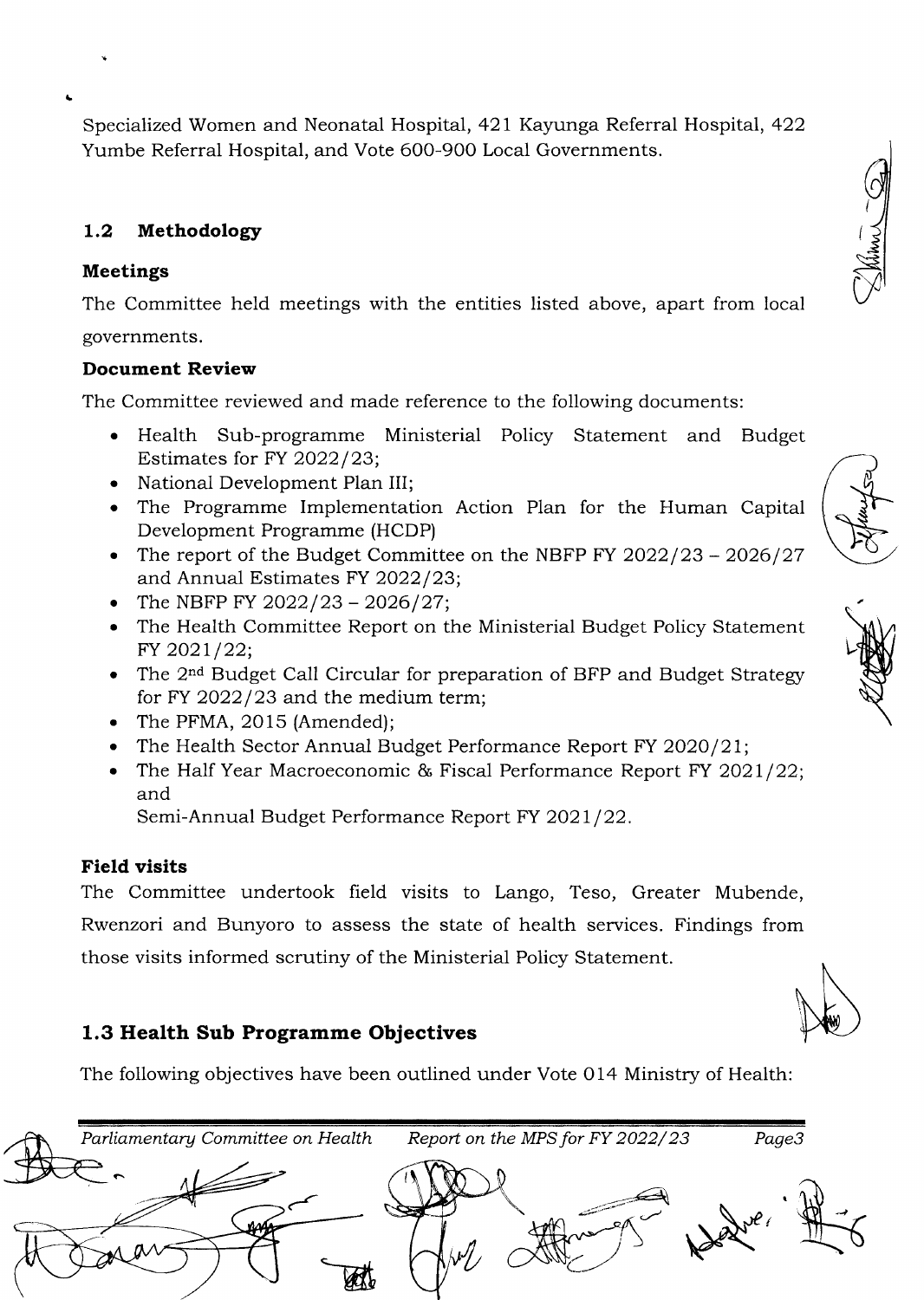- 
- Ensure effective health sector governance, management and coordination a for Universal Health Coverage.
- Improve equitable access to nationally coordinated services for a communicable and non-communicable disease/conditions prevention and control.
- To strengthen disease surveillance, disaster response and epidemic control and response at national and sub- national levels.
- To ensure availability of quality and safe medicines, vaccines and o technologies.
- To improve functionality and adequacy of health infrastructure, medical o equipment and logistics.
- $\bullet$  Accelerate health research, innovation and technology development

### 1.4 Linkage with National Development Plan III

I

The FY  $2022/23$  is the third year in the implementation of the third National Development Plan (NDPIII). The goal of this Plan is to increase household incomes and improving the quality of life of Ugandans. As you are aware, NDPIII is premised on a programmatic approach to planning and budgeting aimed at fast tracking the realization of results as opposed to previous NDPs (I and II).

Consequently, the Health Sector falls under the Human Capital Development Programme together with Education, Gender Labour and Social Development as well as Water and Sanitation.

The Human Capital Development Program (HCDP) primarily contributes mainly to the NDPIII objective four which is to: enhance the productivity and social wellbeing of the population. It also contributes to other objectives including  $(1)$ , which is to: Enhance value addition in Key Growth Opportunities and  $(2)$  which is to: Strengthen private sector capacity to drive growth and create jobs among others.

Objective 4 of the NDP III emphasizes the role of the four thematic areas of health, education and Sports, Water and Gender towards increasing productivity, inclusiveness and wellbeing of populationfor wealth creation. The programme goal is to increase productivity of the population through strategic investment in the people to enable them work productively and competitively to achieve a rising quality of life for all, in line with the Vision 2O4O

## 1.5 Linkage with the Sustainable Development Goals, (Goal 3.0)

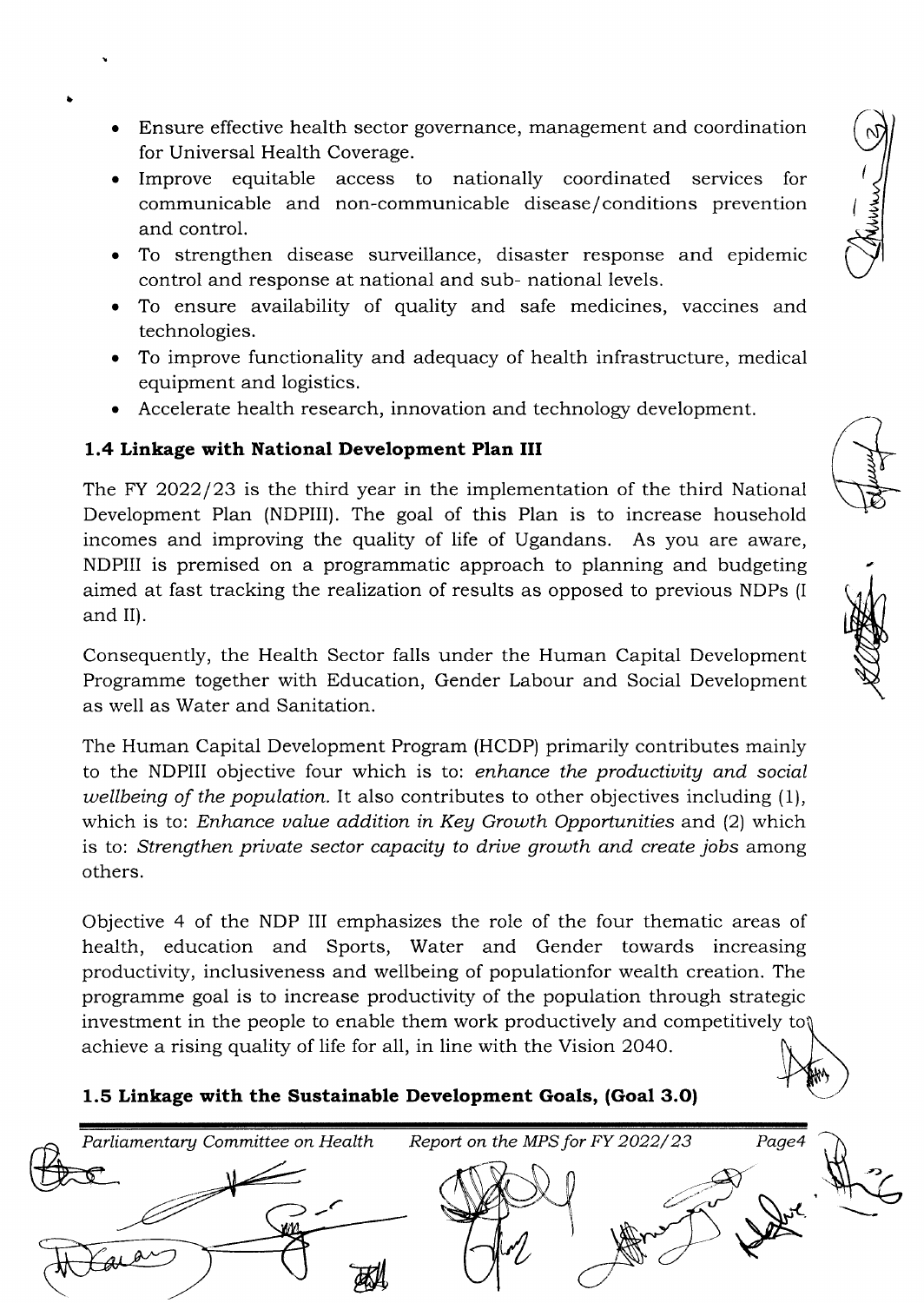All health sector interventions when adequately funded have potential to address United Nations Sustainable Development Goals (SDGs) - Goal No. 3 for Health. SDG No. 3 aims at ensuring healthy lives and to promote well-being for all at all ages.

#### 2. HEALTH SECTOR PERFORMANCE FOR FY 2021/22

#### 2.1Health Sector Half Year Financial Performance FY 2021/22

Table 1: Health Sector Half-Year Budget Performance FY 2021/22 (UGX, BN)

|                |           |           |           | $\%$     | $\%$   | %       |
|----------------|-----------|-----------|-----------|----------|--------|---------|
| Institution    | Approved  | Release   | Spent     | Budget   | Budget | Release |
|                |           |           |           | Released | Spent  | Spent   |
| MoH            | 1,532.267 | 727.441   | 690.742   | 47.5%    | 45.1%  | 95.0%   |
| <b>UAC</b>     | 11.092    | 4.050     | 3.549     | 36,5%    | 32.0%  | 87.6%   |
| UCI            | 74.816    | 43.048    | 41.827    | 57.5%    | 55.9%  | 97.2%   |
| UHI            | 28.984    | 14.720    | 10.518    | 50.8%    | 36.3%  | 71.5%   |
| <b>NMS</b>     | 600.314   | 347.412   | 324.868   | 57.9%    | 54.1%  | 93.5%   |
| <b>HSC</b>     | 8.128     | 3.832     | 2.895     | 47.1%    | 35.6%  | 75.5%   |
| <b>UBTS</b>    | 18.398    | 10.694    | 8.641     | 58.1%    | 47.0%  | 88.9%   |
| Mulago         | 69.316    | 39.640    | 35.238    | 57.2%    | 50.8%  | 88.9%   |
| Butabika       | 17.376    | 9.709     | 7.414     | 55.9%    | 42.7%  | 76.4%   |
| Naguru         | 9.173     | 5.929     | 4.323     | 64.6%    | 47.1%  | 72.9%   |
| Kiruddu        | 19.859    | 11.540    | 8.331     | 58.1%    | 47.1%  | 72.2%   |
| Kawempe        | 12.164    | 7.005     | 5.389     | 57.6%    | 44.3%  | 76.9%   |
| Mulago SW & NH | 25.88     | 15.974    | 9.326     | 61.7%    | 36.0%  | 58.4%   |
| UVRI           | 15.939    | 8.095     | 3.839     | 50.8%    | 24.1%  | 47.4%   |
| <b>RRHs</b>    | 163.537   | 96.481    | 71.405    | 59.0%    | 43.7%  | 74.0%   |
| LG Health      | 734.872   | 445.659   | 445.659   | 60.6%    | 60.6%  | 100%    |
| <b>KCCA</b>    | 13.786    | 6.326     | 3.931     | 45.9%    | 28.5%  | 62.1%   |
| Total          | 3,335.901 | 1,797.555 | 1,677.895 | 53.6%    | 50.0%  | 93.3%   |

Source: Semi-Annual Budget Performance Report FY 2021/22 & PBO computations.

From the table above, of the total budget, a total of UGX 1,797.56bn was released representing 53.6 percent. Other than Vote 014 Ministry of health, Uganda Cancer Institute, National Medical Stores and the Local Governments that recorded absorption levels over 90 percent, other Agencies and RRHs absorption had levels below 90 percent.

Uganda Virus Research Institute and Mulago Specialized Women & Neonatal Hospital had the lowest absorption levels at 67.4% and 58.4 respectively.



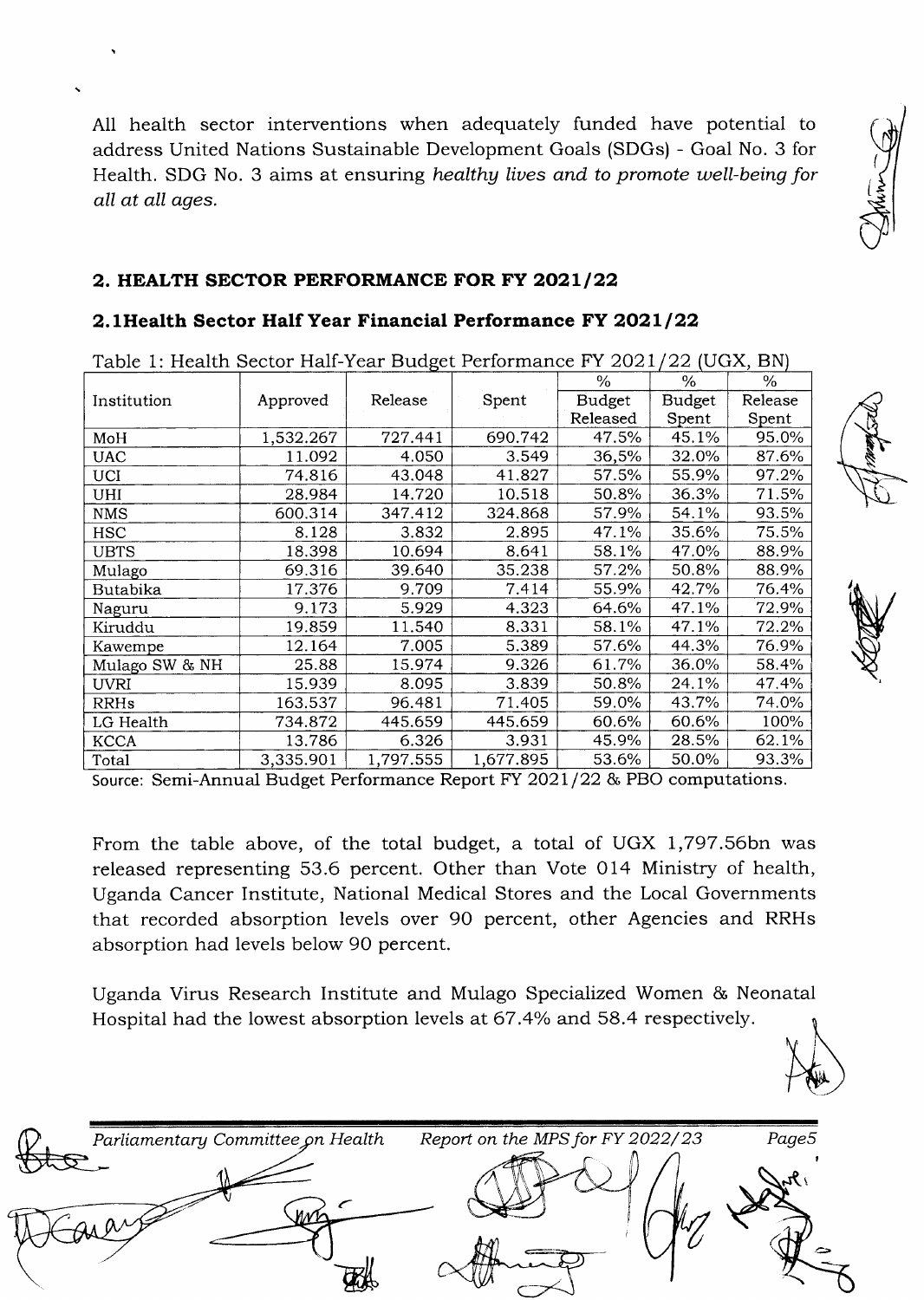### 2.2 Financial Performance of Externally Funded Projects FY 2021-22

|                                                       |          | ---- , - ---,            |        |                         |                          |
|-------------------------------------------------------|----------|--------------------------|--------|-------------------------|--------------------------|
| Project                                               | Approved | Release                  | Spent  | $\frac{0}{0}$<br>Budget | $\frac{0}{0}$<br>Release |
|                                                       |          |                          |        | Released                | Spent                    |
| Rehabilitation & Construction of<br>General Hospitals | 9.88     |                          |        | $0\%$                   | $0\%$                    |
| Kayunga & Yumbe Project                               | 9.1      | 4.94                     | 4.94   | 54.3%                   | 100%                     |
| Infrastructure<br>Karamoja                            | 5.19     |                          |        | $0\%$                   | $0\%$                    |
| Development Project Phase II                          |          |                          |        |                         |                          |
| <b>URMCHIP</b>                                        | 733.44   | 445.25                   | 55.15  | 60.7%                   | 12.4%                    |
| Global Fund                                           | 462.8    | 231.4                    | 24.1   | 50%                     | 10.4%                    |
| GAVI                                                  | 88.78    | 42.72                    | 15.59  | 48.1%                   | 36.5%                    |
| <b>Total MoH</b>                                      | 1,309.19 | 724.31                   | 99.78  | 55%                     | 14%                      |
| Uganda Cancer Institute Project                       | O        | 15.07                    | 15.07  | 1507.3%                 | 100%                     |
| <b>UCI ADB Project</b>                                | 24.67    |                          |        | $0\%$                   | $0\%$                    |
| Establishment of an Oncology                          | 9.00     |                          |        | $0\%$                   | $0\%$                    |
| Centre in Northern Uganda                             |          | $\overline{\phantom{a}}$ |        |                         |                          |
| Total UCI                                             | 33.67    | 15.07                    | 15.07  | 45%                     | 100%                     |
| <b>Grand Total</b>                                    | 1,342.86 | 739.38                   | 114.85 | 55%                     | 16%                      |
| .                                                     |          |                          |        |                         |                          |

Table 2: Performance of Externally Funded Projects (UGX billions)

Source: Semi-Annual Budget Performance Report FY 2021/22.

According to the table above, by the end of December 2021, 55 percent of the approved donor funded budget for FY 2021/22 was released. However, only 16% of the funds released was spent. The worst performers were Italian Support to Karamoja at 0 percent, Uganda Cancer Institute ADB Project at 0 percent, Establishment of an Oncology Centre in Northern Uganda at 0 percent, Rehabilitation & Construction of General Hospitals at 0 percent. As a result planned activities could not be undertaken.

Non release of Uganda Cancer Institute (UCI) ADB Project funds was majorly attributed to failure of the contractor M/S ROKO under the guise of covid-19 restrictions.

The low absorption is attributed to lower than expected performance under Gavi at 39 percent, Global Fund at 12 percent and URMCHIP at 10 percent respectively. The poor performance of External Projects was due to failure to undertake Infrastructure works owing to the directive of President for the projects to be done by UPDF Engineering brigade.



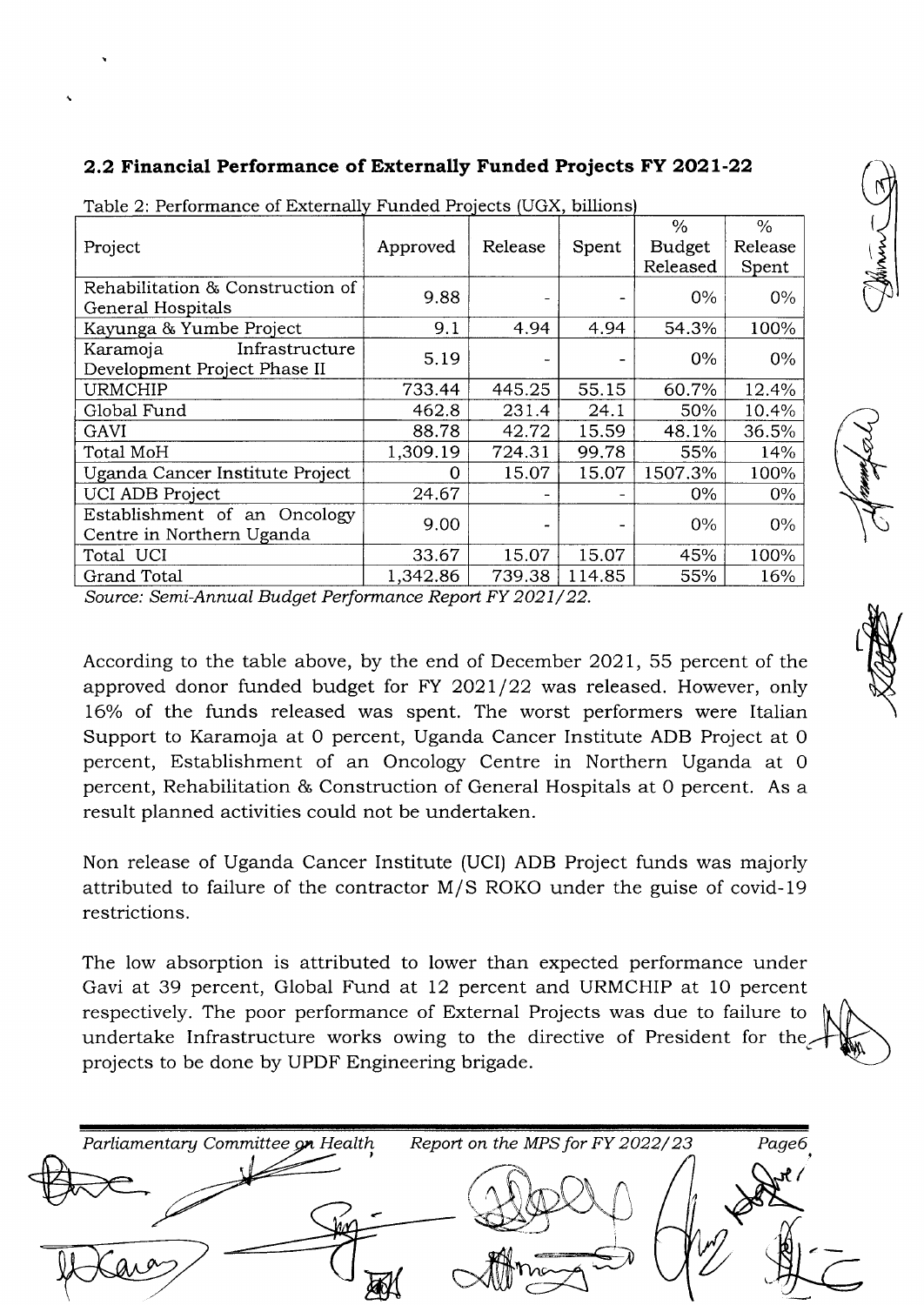(

No disbursement was made under the Italian Support to Karamoja Infrastructure Development Project Phase II This is attributed to funding challenges from the donor.

#### 2.3 Physical Achievements FY 2O2l-22

As reported under the financial performance, the performance of the sector budget was lower than the expected half year pro-rata budget; this poor performance is also reflected in the physical performance outturn. Among the physical outturn performance the following have been reported:

- a) The MOH procured and distributed 5,000 patient beds, mattresses, blankets and pairs of bed sheets to functionalize and equip 250 upgraded HCIIIs. See attached Annex 4
- b) The Ministry procured 5,000 oxygen cylinders to be distributed to hospitals across the country and 2 liquid oxygen tanks (60,000ltrs-Kajjansi NMS& 16,000ltrs at Mulago).
- c) The following constructions are ongoing; the border post health units (Vurra and Cyanika) and Soroti Blood Bank. Eighty-one (81) maternity units under the Uganda Reproductive, Maternal and Child Health Improvement Project (URMCHIP) are on average at 50% level of completion.
- d) The following strategic plans were finalized and passed by Top Management: -Ministry of Health Strategic Plan, National TB & Leprosy strategic Plan, Comprehensive Health Sector Communication Strategy, Adolescent Health Policy, National Pharmaceutical Services, National Hand washing communication strategy and Essential Medicines Supply(EMS) Strategy
- e) Procured and distributed2S2 pickups to all districts, cities, municipalities and hospitals
- 0 Five Digital X-rays procured and distributed to 5 hospitals (Mityana, Kagadi, Rakai, Apac, Kyenjojo)
- g) Procured and distributed Eight Medical Waste Transportation Trucks
- h) Procured 2 TB Mobile Clinics
- i) Procured and distributed 50 Motor cycles to districts
- j) In addition, the following bills/policies have been approved by Cabinet: -Organ Transplant bill, Public Health Act Amendment Bill and Essential Medicines Supply (EMS) policy
- k) Operationalized Covid-19 testing units in all 16 RRHs and at Entebbe International Airport

#### 2.4 Health Sub-programme budget implementation challenges

- i) Disruption of essential health services due to Covid 19 pandemic leading to low utilisation , stagnation and reversal in coverage of some indicators
- ii) Lack/non functional medical equipments
- iii) poor emergency medical and critical care services



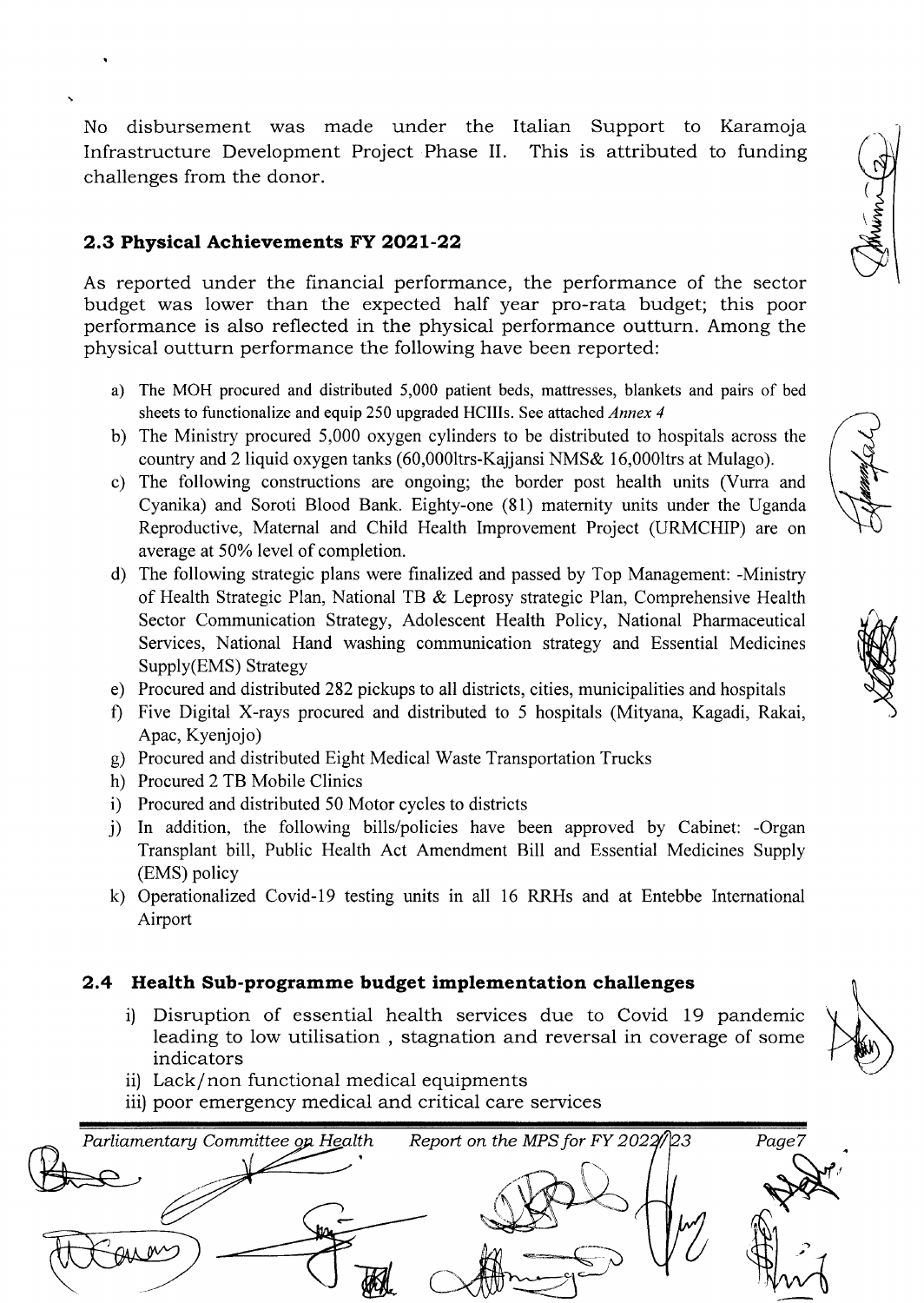- v) Incomplete/slow implementation of projects due to slow procurement processes, delays in payment of contractors and disbursing funds leading to low absorption /slow burn out rate , impacting overall implementation performance rating
- vi) Up to 50% of the HCIVs do not provide blood transfusion services to increase CeMNOC coverage
- vii)lnadequate funding of Ushs 13bn to pay salaries of Covid-19 contract staff and hardship allowances for health workers
- viii) Low uptake for some critical interventions e.g., Covid-19<br>Vaccination. Hepatitis B testing and vaccination due to Vaccination, Hepatitis B testing and vaccination due to misconceptions, misinformation, cultural differences, myths, and stigma.
- ix) Inadequate Human Resources for Health at all levels but especially at referral hospitals due to failure to attract specialists and recruitment delays leading to return of wage allocations.
- x) Inadequate funding and supply of EMHS including blood, and laboratory supplies for cancer screening, full blood count and liver enzymes and hemoglobin estimation.
- xi) Financing for health is largely external and off budget with high out pocket expenditure for health

### 3. HEALTH SECTOR PROPOSED BUDGET OUTLOOK FY 2022/23

#### 3.1 Key Priorities FY 2022/23

The Committee noted that the Sector will prioritise the following interventions during the FY 2022/22:

- i) Country-wide vaccination against Covid-19 targeting 22 Million people.
- ii) Maintaining resources in the budget to fund Communicable and Non-Communicable Diseases.
- iii) Fast-tracking the National Health Insurance Scheme Bill.
- iv) Establishment of the Emergency Medical Services System.
- v) Scale up Community disease surveillance mechanisms through strengthening the Village Health Teams (VHTs).
- vi) Functionalization of existing public health facilities (National Referral Hospital, Regional Referral Hospital, General Hospitals, Health Centre IVs, and Health Centre IIIs) based on agreed service delivery standards.
- vii)Invest in efforts for eradication of Malaria (Indoor Residual Spraying, larviciding, Chemoprevention, Surveillance and Treatment of Malaria cases).



(

L **March**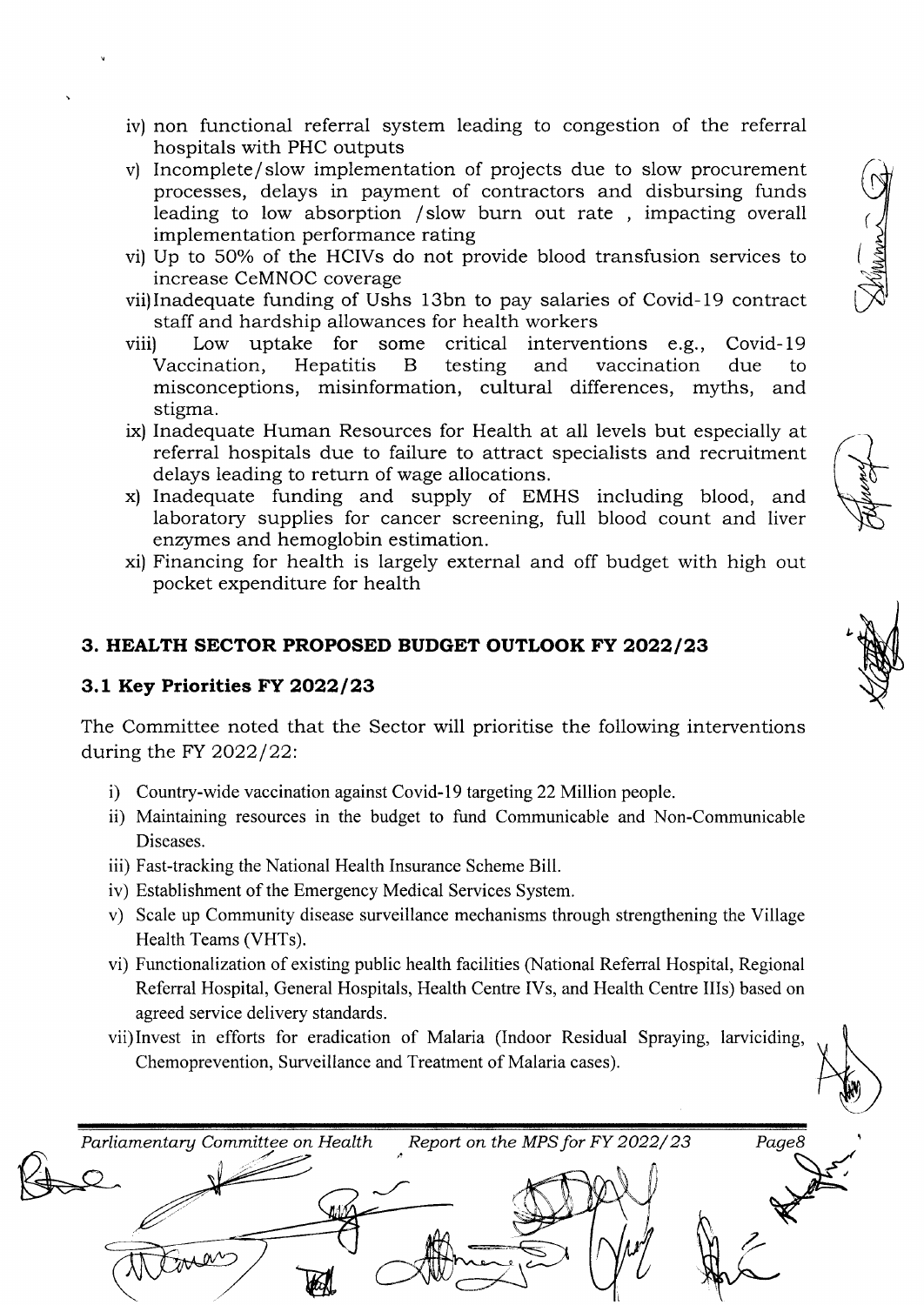## 3.2 Overall Heath Sector Budget FY 2022/23

| Category   | 2021/22  | 2022/23  | Change   | % change |
|------------|----------|----------|----------|----------|
| Wage       | 685.71   | 1028.14  | 342.43   | 49.9%    |
| Non-wage   | 974.71   | 927.03   | $-47.68$ | $-4.9%$  |
| Dom. Dev't | 175.12   | 120.22   | $-54.90$ | $-31.4%$ |
| Ext Dev't  | 1,342.86 | 1353.82  | 10.96    | 0.8%     |
| Total      | 3,178.39 | 3,429.21 | 250.82   | 7.9%     |

#### Table 3: Overall Health Sector Budget Proposals FY 2022/23 (UGX, BN)

Source: Draft Annual Budget Estimates/ Ministerial Policy Statement FY 2022-23 NB: Excludes KCCA Health Grants

The total budget proposal for the health sector in FY 2022/23 is UGX 3,429.21bn (excl. KCCA). This is an increase of UGX 250.8bn from UGX 3,178.39bn approved in FY 2021/22.

Other than wage, which is projected to grow by UGX 342.4bn (49.9 percent) as a result of staff salary enhancement, all other budget categories are projected to reduce. The highest reduction is projected under the development budget category at UGX 54.9bn (31.4 percent).

### 3.3 Vote Specific budgetary projections FY 2021-22

## Table 4: Vote Specific Allocation (UGX, BN)

| #              | Vote/MDA/Institution     | 2021-22  | 2022-23 | Change   |          |         |
|----------------|--------------------------|----------|---------|----------|----------|---------|
|                |                          |          |         | nominal  | %        | Share   |
| 1              | 014 Ministry of Health   | 1,512.25 | 1557.75 | 45.50    | 3.0%     | 45.4%   |
| $\overline{2}$ | <b>107 UAC</b>           | 11.09    | 9.76    | $-1.33$  | $-12.0%$ | 0.3%    |
| 3              | 114 UCI                  | 74.82    | 63.89   | $-10.89$ | $-14.6%$ | 1.9%    |
| $\overline{4}$ | 115 UHI                  | 28.98    | 24.07   | $-4.91$  | $-16.9%$ | 0.7%    |
| 5              | 116 NMS                  | 600.31   | 513.09  | $-87.22$ | $-14.5%$ | 15.0%   |
| 6              | 134 HSC                  | 8.12     | 7.96    | $-0.16$  | $-2.0%$  | 0.2%    |
| $\overline{7}$ | 151 UBTS                 | 18.08    | 23.68   | 5.60     | 31.0%    | 0.7%    |
| 8              | 401 Mulago Hosp. Complex | 69.31    | 74.64   | 5.33     | 7.7%     | 2.2%    |
| 9              | 402 Butabika             | 17.37    | 18.49   | 1.12     | 6.4%     | 0.5%    |
| 10             | 416 Naguru NRH           | 9.17     | 11.26   | 2.09     | 22.8%    | 0.3%    |
| 11             | 417 Kiruddu NRH          | 19.86    | 23.71   | 3.85     | 19.4%    | $0.7\%$ |

Parliamentary Committee on Health Report on the MPS for FY 2022/23 Page9

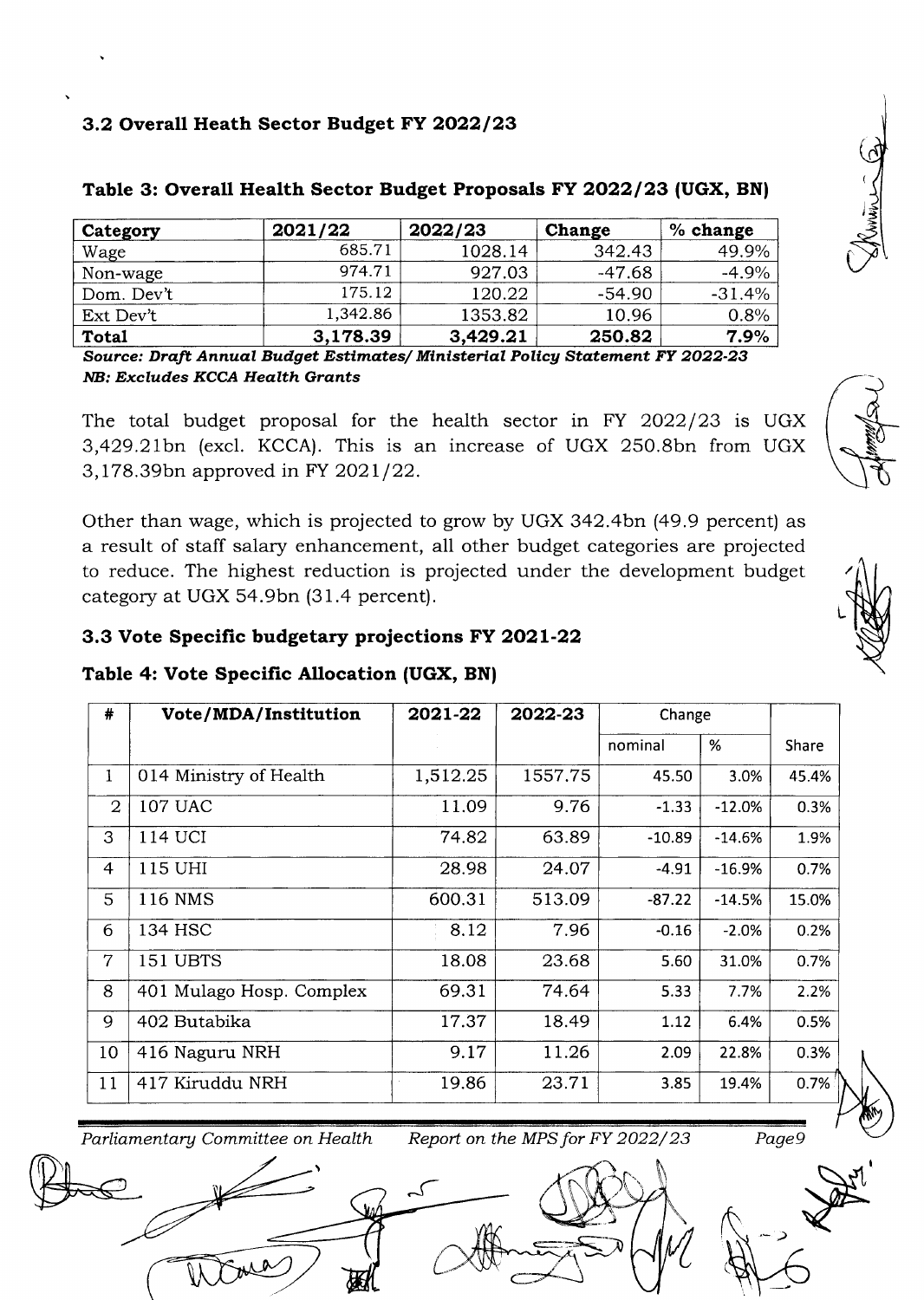| #  | Vote/MDA/Institution | 2021-22  | 2022-23  | Change  |          |       |
|----|----------------------|----------|----------|---------|----------|-------|
|    |                      |          |          | nominal | %        | Share |
| 12 | 418 Kawempe NRH      | 12.03    | 14.40    | 2.37    | 19.7%    | 0.4%  |
| 13 | 420 Mulago SW & NH   | 24.69    | 25.36    | 0.67    | 2.7%     | 0.7%  |
| 14 | $403 - 419$ RRHs     | 160.44   | 207.76   | 47.32   | 29.5%    | 6.1%  |
| 15 | <b>304 UVRI</b>      | 15.81    | 10.13    | $-5.68$ | $-35.9%$ | 0.3%  |
| 16 | 500 LG Health        | 596.06   | 843.22   | 247.16  | 41.5%    | 24.6% |
|    | <b>Total</b>         | 3,178.39 | 3,429.21 | 250.82  | 7.9%     | 100%  |

Source: Annual Budget estimates & MPS FY 2022/23

Other than NMS, UCI, UHI and UVRI, whose budgetary proposals are projected to decrease, all other Votes are projected to record budget increases in FY 2022-23. Vote i 16 NMS is projected to record the highest reduction of UGX 87.22bn (14.5 percent) followed by UCI of UGX 10.98bn (14.5 percent), UVRI of UGX 5.68bn (35.9 percent). The increase in budget allocation arises from the projected growth in the wage budget category for the respective votes as shown in Table 5.

#### 3.4 Vote Specific Wage Proposals FY 2022-23

#### # Vote/MDA/Institution 202L-22 2022-23 Change nominal  $\frac{1}{6}$ 1 | 014 Ministry of Health  $14.75$  |  $31.33$  |  $16.58$  |  $112.4\%$  $2 \left[ \begin{array}{ccc} 107 \textrm{ UAC} \end{array} \right. \hspace{2cm} 1.32 \left[ \begin{array}{ccc} 2.26 \left[ \begin{array}{ccc} \textrm{0.94} \end{array} \right] \end{array} \right. 71.1\%$ 3 114 UCI 7.20 9.29 2.09 29.0% 4 115 UHI 4.66 6.27 7.67 34.5%  $5 | 116 NMS$  15.27 17.40 2.13 13.9%  $6$  | 134 HSC  $\vert$  2.40  $\vert$  2.43  $\vert$  0.03  $\vert$  1.2% 7 151 UBTS 3.92 6.O9 2.77 55.4% 8 401 Mulago Hospital Complex 29.58 42.12 12.54 42.4% 9 402 Butabika 1 5.76 8.72 2.96 51.3% 10 | 416 Naguru NRH 6.80 | 9.71 | 2.91 | 42.8% 11 417 Kiruddu NRH 5.8s 9.53 3.68 62.9% 12 | 418 Kawempe NFH | 6.09 | 9.18 | 3.09 | 50.7% 13 | 420 Mulago SW & NH 7.46 | 10.10 | 2.64 | 35.4% 14 403 - 419 RRHs 72.94 113.13 40.23 55.9%<br>15 127 UVRI 1.57 2.22 0.65 41.9%  $15$  | 127 UVRI  $1.57$  |  $2.22$  | 0.65 41.9% t6 500 LG Health 500.14 748.34 248.20 49.6% **Total 685.71 1,028.12 342.41** 49.9%

#### Table 5: Vote Specific Wage Allocation (UGX, billion)

Source: Annual Budget estimates & MPS FY 2022/23





 $\sum_{i=1}^{n}$ 

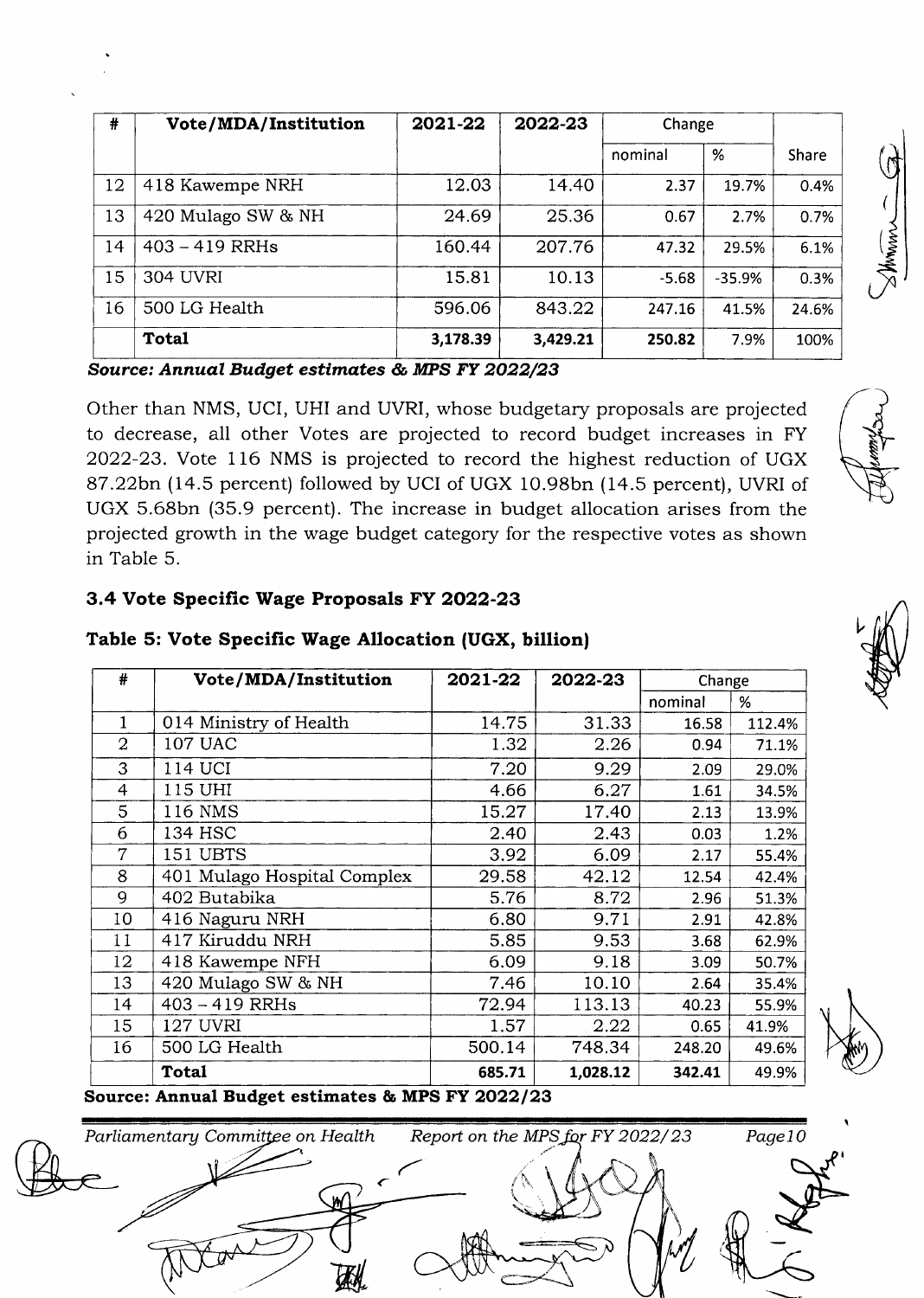Wages for all Votes under the Health sub programme are projected to increase on average by 49.9% from UGX 685.7bn in FY 2021/22 to UGX 1,028.1bn in FY 2022/23.

However, clarification is required as to whether the observed increase is attributed to only salary enhancement of the existing staff or it is will as well cater for recruitment of additional human resources for health.

#### 3.5 Changes between NBFP and MPS FY 2o22-23

| <b>Vote</b> | Vote/MDA                                      | <b>MPS</b>       | <b>NBFP</b>      | Variance | <b>Reasons for the variation</b>                                                                                                                                                                                                             |
|-------------|-----------------------------------------------|------------------|------------------|----------|----------------------------------------------------------------------------------------------------------------------------------------------------------------------------------------------------------------------------------------------|
| No.         |                                               | <b>Proposals</b> | <b>Proposals</b> |          |                                                                                                                                                                                                                                              |
| 014         | Health                                        | 1,557.73         | 331.74           | 1.225.97 | The Ministry got additional<br>wage of UGX 16.58bn of<br>which 5.14bn is for wage<br>enhancement and 11.44bn for<br>wage shortfalls.<br>Additional<br>external<br>financing<br>of<br><b>UGX</b><br>1,191.39bn was confirmed<br>for the Vote. |
| 107         | Uganda Aids<br>Commission<br>(Statutory)      | 11.09            | 10.68            | 0.41     | The change is a result of<br>additional wage allocation.                                                                                                                                                                                     |
| 114         | <b>Uganda Cancer</b><br>Institute             | 63.88            | 66.11            | $-2.23$  | External financing reduction<br>as the ADB project winds up.                                                                                                                                                                                 |
| 115         | <b>Uganda Heart</b><br>Institute              | 22.99            | 28.87            | 5.88     | Reduction<br>in<br><b>NWR</b><br>the<br>allocation.                                                                                                                                                                                          |
| 116         | National<br><b>Medical Stores</b>             | 513.09           | 597.12           | $-84.03$ | The one-off allocation for<br>vaccines was removed.                                                                                                                                                                                          |
| 134         | <b>Health Service</b><br>Commission           | 7.96             | 8.04             | $-0.08$  | Reduction<br>capital<br>in<br>development allocation.                                                                                                                                                                                        |
| 151         | Uganda Blood<br>Transfusion<br>Service (UBTS) | 23.66            | 18.08            | 5.58     | Additional<br>allocation<br>to<br>cater for blood mobilization<br>operations under NWR.                                                                                                                                                      |
| 401         | Mulago Hospital<br>Complex                    | 74.64            | 69.28            | 5.36     | Additional wage allocation                                                                                                                                                                                                                   |
| 402         | Butabika<br>Hospital                          | 18.49            | 17.37            | 1.12     | Additional<br><b>NWR</b><br>for<br>operations.                                                                                                                                                                                               |
| 127         | Uganda Virus<br>Research<br>Institute         | 10.13            | 15.42            | 5.29     | Reduction in Dev't budget<br>as works wind up.                                                                                                                                                                                               |

# Table 6: Comparison of MPS with NBFP proposals (in UGX, B